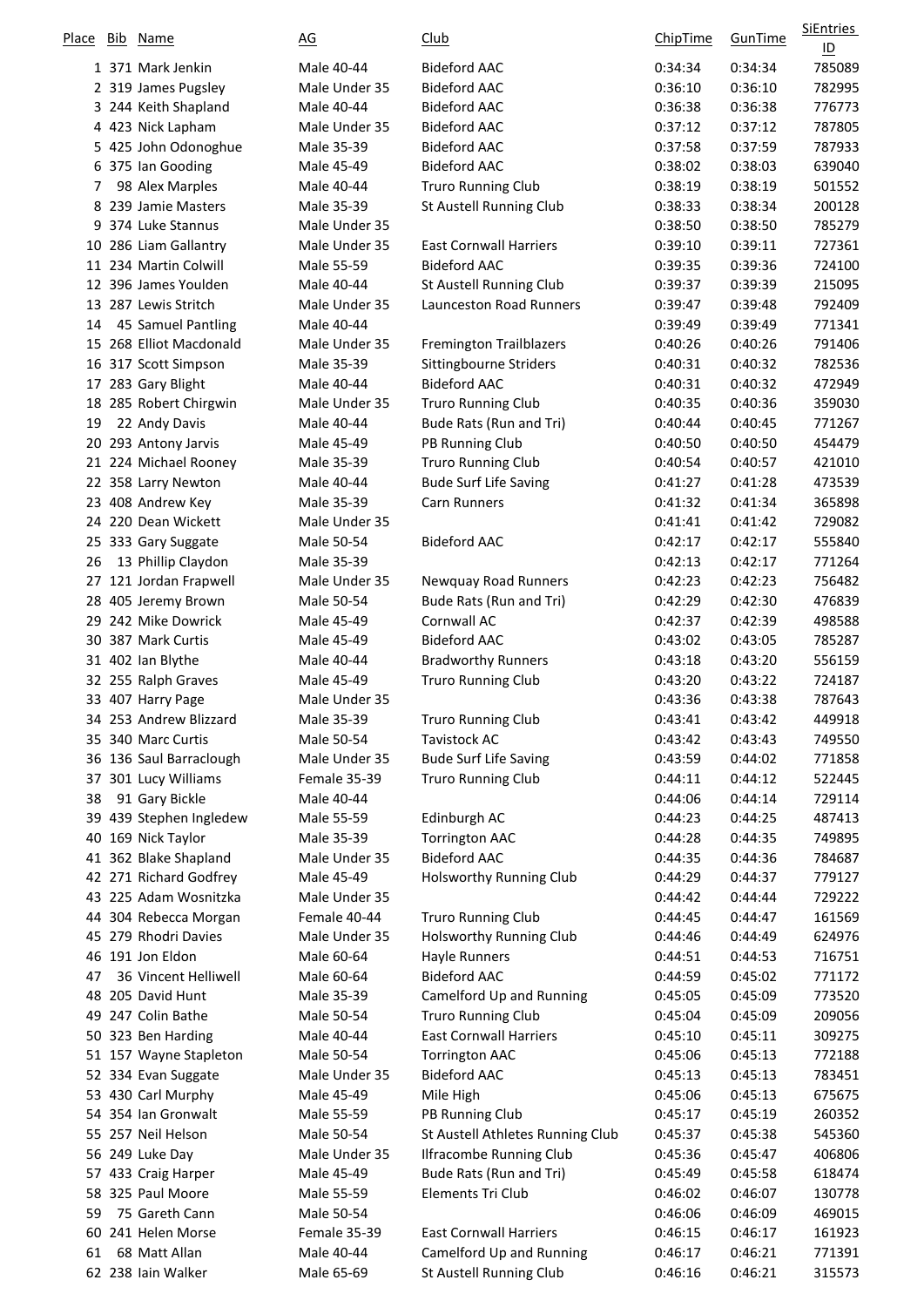| Place | Bib Name                    | $\underline{\mathsf{AG}}$ | <u>Club</u>                    | <b>ChipTime</b> | GunTime | <b>SiEntries</b><br>$\underline{\mathsf{ID}}$ |
|-------|-----------------------------|---------------------------|--------------------------------|-----------------|---------|-----------------------------------------------|
|       | 63 243 Sharon Daw           | Female 55-59              | <b>East Cornwall Harriers</b>  | 0:46:25         | 0:46:28 | 475278                                        |
|       | 64 400 Mike Gilbert         | Male 35-39                | <b>Launceston Road Runners</b> | 0:46:25         | 0:46:29 | 283244                                        |
|       | 65 398 Nigel Reddicliffe    | Male 55-59                | <b>Launceston Road Runners</b> | 0:46:29         | 0:46:34 | 366792                                        |
| 66    | 80 Steven Martin            | Male 45-49                |                                | 0:46:31         | 0:46:34 | 771433                                        |
|       | 67 113 Ashley Starr         | Male 50-54                | <b>Bradworthy Runners</b>      | 0:46:36         | 0:46:42 | 771632                                        |
|       | 68 161 Richard Wilson       | Male 55-59                | <b>Torrington AAC</b>          | 0:46:43         | 0:46:49 | 770604                                        |
| 69    | 298 Chris Chirgwin          | Male 35-39                | <b>Truro Running Club</b>      | 0:47:02         | 0:47:06 | 747780                                        |
|       | 70 263 Andrew Pearson       | Male 50-54                | <b>Bideford AAC</b>            | 0:47:09         | 0:47:11 | 472778                                        |
|       | 71 338 Hannah Matthews      | Female 35-39              | <b>East Cornwall Harriers</b>  | 0:47:13         | 0:47:16 | 689343                                        |
|       | 72 412 Richard Deed         | Male 45-49                |                                | 0:47:17         | 0:47:21 | 787694                                        |
| 73    | 21 Zack Davis               | Male Under 35             |                                | 0:47:25         | 0:47:27 | 771262                                        |
|       | 74 222 Donal Breen          | Male 50-54                | <b>Truro Running Club</b>      | 0:47:23         | 0:47:28 | 272316                                        |
|       | 75 438 Kit Davis            | Male 45-49                |                                | 0:47:23         | 0:47:30 | 788457                                        |
| 76    | 53 Jo Bedler                | Female 45-49              | <b>Bideford AAC</b>            | 0:47:24         | 0:47:32 | 555167                                        |
| 77    | 281 Jonathan Berridge       | Male 50-54                | <b>Truro Running Club</b>      | 0:47:51         | 0:47:56 | 718299                                        |
|       | 78 427 Josh Cousin          | Male Under 35             |                                | 0:48:05         | 0:48:09 | 787958                                        |
|       | 79 198 Christopher Heywood  | Male 55-59                |                                | 0:48:10         | 0:48:12 | 469200                                        |
|       | 80 114 Benjamin Jarram      | Male 35-39                | <b>Launceston Road Runners</b> | 0:48:10         | 0:48:19 | 771633                                        |
| 81    | 39 Peter Allen              | Male 65-69                | Newquay Road Runners           | 0:48:23         | 0:48:28 | 308760                                        |
|       | 82 119 Marty Barnfield      | Male 45-49                | <b>Bodmin Road Runners</b>     | 0:48:29         | 0:48:32 | 558623                                        |
|       | 83 360 Andy Cloke           | Male 45-49                | Bude Rats (Run and Tri)        | 0:48:25         | 0:48:33 | 784604                                        |
|       | 84 305 Beth Key             | Female 35-39              | <b>Truro Running Club</b>      | 0:48:31         | 0:48:36 | 215091                                        |
|       | 85 207 Toby Ingle           | Male Under 35             |                                | 0:48:35         | 0:48:40 | 773751                                        |
|       | 86 216 Josephine Marinho    | Female Under 35           | Bude Rats (Run and Tri)        | 0:48:35         | 0:48:40 | 774135                                        |
| 87    | 96 Sarah May                | Female 50-54              | <b>Bideford AAC</b>            | 0:48:40         | 0:48:49 | 771519                                        |
|       | 88 429 Gregory May          | Male 40-44                | <b>Carn Runners</b>            | 0:48:43         | 0:48:57 | 634212                                        |
| 89    | 133 Keith Hoadley           | Male 55-59                | <b>Torrington AAC</b>          | 0:48:56         | 0:49:02 | 771846                                        |
| 90    | 71 Katie Lowe               | Female 40-44              | North Devon RRC                | 0:48:55         | 0:49:06 | 791943                                        |
|       | 91 221 Laura Pool           | Female 40-44              | Truro Running Club             | 0:49:06         | 0:49:12 | 637011                                        |
|       | 92 226 Sam Dennis           | Male 40-44                |                                | 0:49:13         | 0:49:16 | 774816                                        |
|       | 93 245 Revis Crowle         | Female 60-64              | <b>East Cornwall Harriers</b>  | 0:49:17         | 0:49:20 | 386188                                        |
| 94    | 390 Kimberley Ellis         | Female Under 35           |                                | 0:49:14         | 0:49:21 | 771283                                        |
|       | 95 336 Stuart Colwill       | Male 50-54                | Bude Rats (Run and Tri)        | 0:49:21         | 0:49:25 | 435179                                        |
| 96    | 94 Matt East                | Male 45-49                | <b>Bideford AAC</b>            | 0:49:26         | 0:49:30 | 771505                                        |
|       | 97 389 Liam Sharpe          | Male 40-44                |                                | 0:49:35         | 0:49:42 | 786468                                        |
|       | 98 189 Marilyn Blair        | Female 60-64              | <b>Torrington AAC</b>          | 0:49:46         | 0:49:52 | 704173                                        |
|       | 99 109 James Vassallo       | Male 40-44                |                                | 0:49:53         | 0:49:58 | 771587                                        |
|       | 100 117 Michael Jones       | Male Under 35             |                                | 0:50:00         | 0:50:05 | 738081                                        |
| 101   | 42 Jenny Bryant             | Female 50-54              | <b>Tavistock AC</b>            | 0:50:06         | 0:50:12 | 579963                                        |
|       | 102 449 Anna Tanner         | Female 40-44              |                                | 0:50:17         | 0:50:23 | 557163                                        |
| 103   | 66 Steve Sanders            | Male 60-64                | <b>Bideford AAC</b>            | 0:50:15         | 0:50:25 | 522428                                        |
| 104   | 73 John Sudell              | Male 65-69                | <b>East Cornwall Harriers</b>  | 0:50:17         | 0:50:26 | 603684                                        |
|       | 105 218 Lucy Cox            | Female Under 35           | Launceston Road Runners        | 0:50:30         | 0:50:43 | 722819                                        |
|       | 106 444 Ian Crowle          | Male 60-64                | <b>East Cornwall Harriers</b>  | 0:50:35         | 0:50:44 | 788727                                        |
|       | 107 296 Laura Eccott        | Female 35-39              | Bude Rats (Run and Tri)        | 0:50:52         | 0:50:56 | 778489                                        |
|       | 108 164 Darren Avery        | Male 40-44                | <b>Torrington AAC</b>          | 0:51:03         | 0:51:13 | 772286                                        |
|       | 109 231 Adam Paynter        | Male 45-49                | Launceston Road Runners        | 0:51:14         | 0:51:19 | 775389                                        |
| 110   | 97 Nigel Grant              | Male 60-64                | Bude Rats (Run and Tri)        | 0:51:16         | 0:51:20 | 527316                                        |
|       | 111 235 Helen Colwill       | Female 50-54              | <b>Bideford AAC</b>            | 0:51:23         | 0:51:32 | 724105                                        |
| 112   | 65 John Binns               | Male 55-59                | Okehampton RC                  | 0:51:21         | 0:51:43 | 771386                                        |
|       | 113 219 Meghan Lomax        | Female Under 35           | <b>Torrington AAC</b>          | 0:51:30         | 0:51:45 | 774384                                        |
|       | 114 413 David Parish        | Male Under 35             | <b>Launceston Road Runners</b> | 0:51:45         | 0:51:46 | 787306                                        |
|       | 115 166 Vicky Percival      | Female 50-54              | <b>Bradworthy Runners</b>      | 0:51:48         | 0:51:52 | 723914                                        |
|       | 116 383 Conrad Stevens      | Male 50-54                | <b>Torrington AAC</b>          | 0:51:45         | 0:51:53 | 745915                                        |
|       | 117 326 Issy Edworthy       | Female Under 35           |                                | 0:51:51         | 0:51:53 | 783284                                        |
|       | 118 388 Claire Strong       | Female 40-44              | Bude Rats (Run and Tri)        | 0:51:54         | 0:51:57 | 375048                                        |
| 119   | 11 Kathy Jeffery            | Female 35-39              |                                | 0:51:56         | 0:52:04 | 771247                                        |
| 120   | 86 Andrew Mansfield         | Male 45-49                | Camelford Up and Running       | 0:52:06         | 0:52:10 | 771457                                        |
|       | 121 165 Steph Olliffe       | Female 50-54              | <b>Torrington AAC</b>          | 0:52:06         | 0:52:11 | 772289                                        |
|       | 122 327 Peter Leatherbarrow | Male 50-54                | Elements Tri Club              | 0:52:07         | 0:52:19 | 783182                                        |
| 123   | 15 Wayne Rundle             | Male 45-49                | <b>Launceston Road Runners</b> | 0:52:15         | 0:52:25 | 622914                                        |
|       | 124 217 Nick Harrison       | Male 45-49                | Launceston Road Runners        | 0:52:20         | 0:52:29 | 283686                                        |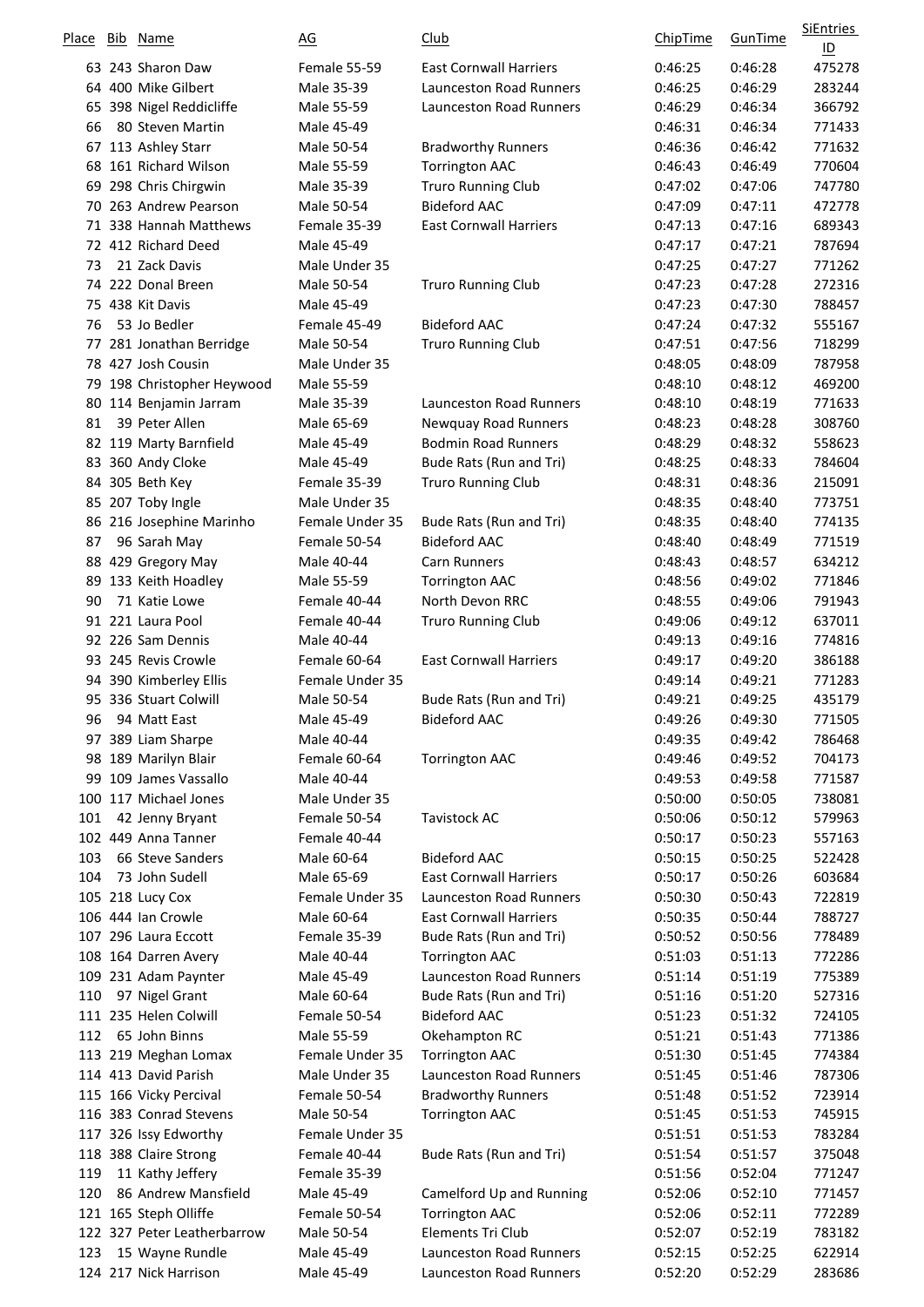| Place | <u>Bib</u> Name             | $\underline{AG}$ | <u>Club</u>                    | <b>ChipTime</b> | <b>GunTime</b> | SiEntries<br>$\underline{\mathsf{ID}}$ |
|-------|-----------------------------|------------------|--------------------------------|-----------------|----------------|----------------------------------------|
|       | 125 183 Gemma Steele        | Female 35-39     | <b>Bideford AAC</b>            | 0:52:29         | 0:52:39        | 772537                                 |
|       | 126 367 Isabel Irwin-Bowler | Female Under 35  | St Austell Running Club        | 0:52:34         | 0:52:39        | 587683                                 |
|       | 127 403 Tim Jones           | Male 70+         | North Devon RRC                | 0:52:40         | 0:52:51        | 787563                                 |
|       | 128 289 David King          | Male 40-44       | <b>Fremington Trailblazers</b> | 0:52:45         | 0:52:58        | 780479                                 |
| 129   | 60 Derrick Elston           | Male 60-64       |                                | 0:53:07         | 0:53:07        | 771378                                 |
|       | 130 170 Stephanie Rakhshani | Female Under 35  | Elements Tri Club              | 0:53:06         | 0:53:13        | 772361                                 |
|       | 131 206 Louise Hunt         | Female 35-39     | Camelford Up and Running       | 0:53:11         | 0:53:16        | 773522                                 |
|       | 132 181 Sue Park            | Female 55-59     | <b>Fremington Trailblazers</b> | 0:53:09         | 0:53:20        | 359949                                 |
|       | 133 335 Meeta Nicholls      | Female 45-49     | <b>East Cornwall Harriers</b>  | 0:53:14         | 0:53:22        | 166973                                 |
|       | 134 123 Michelle Bright     | Female 45-49     | <b>Bideford AAC</b>            | 0:53:24         | 0:53:29        | 771691                                 |
|       | 135 122 Clive Bright        | Male 55-59       | <b>Bideford AAC</b>            | 0:53:34         | 0:53:39        | 771690                                 |
|       | 136 254 Kelly Bills         | Female 45-49     | <b>Carn Runners</b>            | 0:53:27         | 0:53:42        | 524126                                 |
|       | 137 399 Joseph Chapman      | Male Under 35    |                                | 0:53:51         | 0:53:52        | 787474                                 |
| 138   | 38 Paul Barnes              | Male 55-59       | <b>Bradworthy Runners</b>      | 0:53:43         | 0:53:53        | 520368                                 |
|       | 139 144 Andy Whelan         | Male 55-59       |                                | 0:54:04         | 0:54:07        | 539187                                 |
|       | 140 182 Lucy Jenkinson      | Female Under 35  |                                | 0:54:01         | 0:54:13        | 772509                                 |
|       | 141 437 Ian Chilcott        | Male 50-54       | Team H Plymouth                | 0:54:06         | 0:54:14        | 748842                                 |
|       | 142 357 Mike Dauncey        | Male 55-59       | <b>Bradworthy Runners</b>      | 0:54:10         | 0:54:21        | 784581                                 |
|       | 143 177 Lucy Foley-Norman   | Female 40-44     | <b>Fremington Trailblazers</b> | 0:54:16         | 0:54:27        | 649997                                 |
| 144   | 85 Heather Stacey           | Female Under 35  | Holsworthy Running Club        | 0:54:22         | 0:54:31        | 633184                                 |
|       | 145 442 Tamsyn Keens        | Female Under 35  |                                | 0:54:39         | 0:54:40        | 788669                                 |
|       | 146 356 Jess Gierke         | Female 50-54     | <b>Bideford AAC</b>            | 0:54:30         | 0:54:41        | 747712                                 |
|       | 147 421 Pete Jennings       | Male 55-59       |                                | 0:54:21         | 0:54:42        | 757077                                 |
|       | 148 424 Jenna Sleeman       | Female Under 35  | Camelford Up and Running       | 0:54:44         | 0:54:50        | 419354                                 |
|       | 149 171 Gary Pethick        | Male 40-44       | <b>Elements Tri Club</b>       | 0:54:49         | 0:54:56        | 772363                                 |
|       | 150 172 Sally Brown         | Female 35-39     |                                | 0:54:52         | 0:54:59        | 772368                                 |
|       | 151 264 Jason Turner        | Male 45-49       | <b>Bradworthy Runners</b>      | 0:54:53         | 0:55:05        | 656356                                 |
|       | 152 223 Stuart Lockyer      | Male 55-59       | Bude Rats (Run and Tri)        | 0:54:56         | 0:55:06        | 478572                                 |
|       | 153 303 Nigel Gardiner      | Male 55-59       | Bude Rats (Run and Tri)        | 0:54:53         | 0:55:08        | 723213                                 |
|       | 154 201 Holly Shute         | Female Under 35  |                                | 0:55:11         | 0:55:17        | 732749                                 |
| 155   | 4 James Rooney              | Male 60-64       | Bude Rats (Run and Tri)        | 0:55:13         | 0:55:19        | 623694                                 |
| 156   | 26 Jess Marsh               | Female 40-44     | Bude Rats (Run and Tri)        | 0:55:06         | 0:55:21        | 629399                                 |
|       | 157 252 Jane Stedman        | Female 55-59     | <b>Bodmin Road Runners</b>     | 0:55:06         | 0:55:23        | 158743                                 |
|       | 158 256 Jo Garmory          | Female 45-49     |                                | 0:55:19         | 0:55:28        | 777071                                 |
| 159   | 95 Richard Abbott           | Male 50-54       | Holsworthy Running Club        | 0:55:51         | 0:55:59        | 771516                                 |
| 160   | 54 Hayley Jollow            | Female 45-49     | <b>Bradworthy Runners</b>      | 0:55:53         | 0:56:01        | 430704                                 |
|       | 161 213 Gary Hatch          | Male 50-54       | <b>Bideford AAC</b>            | 0:55:45         | 0:56:02        | 774022                                 |
|       | 162 328 Karen Hockin        | Female 55-59     |                                | 0:56:04         | 0:56:09        | 783302                                 |
|       | 163 210 Lu Walsh            | Female 50-54     | Okehampton RC                  | 0:55:46         | 0:56:10        | 558490                                 |
|       | 164 142 Ben Rogers          | Male 40-44       | Bude Rats (Run and Tri)        | 0:56:10         | 0:56:17        | 445308                                 |
|       | 165 190 Colin Wynne         | Male 55-59       | <b>Torrington AAC</b>          | 0:56:20         | 0:56:31        | 772671                                 |
| 166   | 7 Chris Lawson              | Male 40-44       |                                | 0:56:28         | 0:56:34        | 771246                                 |
|       | 167 248 Adam Davie          | Male 35-39       | North Devon RRC                | 0:56:25         | 0:56:37        | 569783                                 |
| 168   | 64 Anne Binns               | Female 55-59     | Okehampton RC                  | 0:56:16         | 0:56:39        | 771385                                 |
|       | 169 126 Bridie Head         | Female Under 35  | Holsworthy Running Club        | 0:56:44         | 0:56:53        | 771746                                 |
|       | 170 195 Bruce Draper        | Male 50-54       |                                | 0:56:52         | 0:56:57        | 772849                                 |
|       | 171 355 Jemma Burke         | Female 45-49     |                                | 0:56:43         | 0:56:59        | 784573                                 |
|       | 172 246 Joanna Jones        | Female 35-39     | North Devon RRC                | 0:56:50         | 0:57:02        | 729108                                 |
|       | 173 349 Kate Burges         | Female Under 35  |                                | 0:57:10         | 0:57:11        | 784206                                 |
|       | 174 348 Ian Burges          | Male 35-39       |                                | 0:57:10         | 0:57:11        | 784205                                 |
|       | 175 230 Jo Northey          | Female 45-49     | Launceston Road Runners        | 0:57:13         | 0:57:18        | 359028                                 |
| 176   | 57 John Horton              | Male 70+         | Newquay & Par AC               | 0:57:32         | 0:57:36        | 704097                                 |
|       | 177 366 John Sleep          | Male 40-44       | <b>Bideford AAC</b>            | 0:57:35         | 0:57:45        | 700275                                 |
|       | 178 251 Nick Page           | Male 55-59       | <b>East Cornwall Harriers</b>  | 0:57:37         | 0:57:52        | 425427                                 |
| 179   | 51 Andrew Ward              | Male 50-54       |                                | 0:57:30         | 0:57:55        | 790727                                 |
| 180   | 17 Matt Payne               | Male 45-49       |                                | 0:57:32         | 0:57:56        | 771260                                 |
| 181   | 41 Michael Brereton         | Male 40-44       | Camelford Up and Running       | 0:57:48         | 0:57:58        | 727495                                 |
|       | 182 128 Mike Bawden         | Male 60-64       | <b>Carn Runners</b>            | 0:57:56         | 0:58:03        | 417090                                 |
|       | 183 312 Ellie Smart         | Female Under 35  |                                | 0:57:46         | 0:58:05        | 782171                                 |
|       | 184 401 Marlene Grobler     | Female 40-44     | Carn Runners                   | 0:57:54         | 0:58:08        | 745090                                 |
|       | 185 292 Robert Ireton       | Male 55-59       | Camelford Up and Running       | 0:58:07         | 0:58:23        | 780851                                 |
|       | 186 344 Lisa Allin          | Female Under 35  | <b>Bradworthy Runners</b>      | 0:58:07         | 0:58:23        | 784042                                 |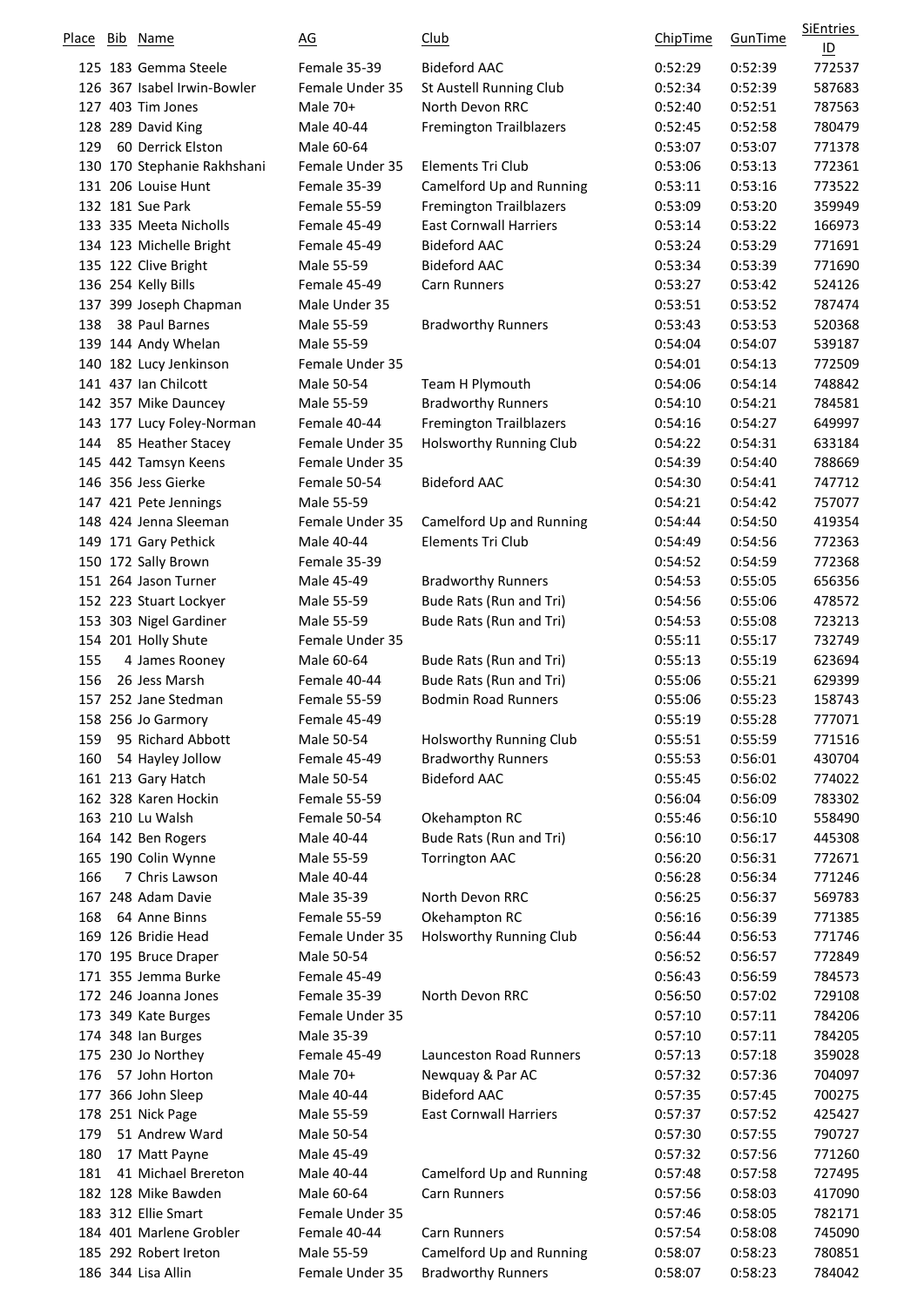| Place | Bib | Name                                          | <u>AG</u>                       | <u>Club</u>                      | ChipTime           | GunTime            | <b>SiEntries</b><br>$\underline{\mathsf{ID}}$ |
|-------|-----|-----------------------------------------------|---------------------------------|----------------------------------|--------------------|--------------------|-----------------------------------------------|
|       |     | 187 138 Geoff Panter                          | Male 40-44                      |                                  | 0:58:20            | 0:58:33            | 548352                                        |
|       |     | 188 229 Kelly Sargent                         | Female 40-44                    | <b>Launceston Road Runners</b>   | 0:58:24            | 0:58:35            | 622845                                        |
|       |     | 189 310 Merlin Keating                        | Male 50-54                      | St Austell Athletes Running Club | 0:58:39            | 0:58:52            | 663857                                        |
|       |     | 190 163 Julie Barriball                       | Female 55-59                    | <b>Launceston Road Runners</b>   | 0:58:45            | 0:58:56            | 772235                                        |
| 191   |     | 93 Clive Davis                                | Male 60-64                      |                                  | 0:58:51            | 0:59:05            | 737755                                        |
|       |     | 192 175 Katrina Werren                        | Female 35-39                    |                                  | 0:59:00            | 0:59:13            | 538939                                        |
|       |     | 193 346 Michael Cousins                       | Male 55-59                      |                                  | 0:59:06            | 0:59:16            | 744539                                        |
| 194   |     | 44 Simone Pantling                            | Female 40-44                    |                                  | 0:59:19            | 0:59:23            | 771338                                        |
|       |     | 195 127 Des Evans                             | Male 70+                        | Newquay Road Runners             | 0:59:31            | 0:59:33            | 631285                                        |
|       |     | 196 124 Mark Fundrey                          | Male 55-59                      | <b>Bideford AAC</b>              | 0:59:18            | 0:59:35            | 557170                                        |
|       |     | 197 159 Lisa Cassidy                          | Female 40-44                    | Bodmin Women's Running Club      | 0:59:14            | 0:59:36            | 584634                                        |
|       |     | 198 227 Linda Pickard                         | Female 55-59                    | <b>Launceston Road Runners</b>   | 0:59:28            | 0:59:42            | 315414                                        |
| 199   |     | 56 Ann Barriball                              | Female 45-49                    | <b>Launceston Road Runners</b>   | 0:59:36            | 0:59:42            | 771371                                        |
|       |     | 200 273 Graham Keat                           | Male 60-64                      |                                  | 0:59:40            | 0:59:48            | 790653                                        |
| 201   |     | 33 Paul Lathom                                | Male 35-39                      |                                  | 0:59:46            | 0:59:54            | 771307                                        |
|       |     | 202 194 Kev Hogarth                           | Male 60-64                      |                                  | 0:59:32            | 0:59:56            | 772797                                        |
|       |     | 203 337 Suzanne Smith                         | Female 55-59                    |                                  | 0:59:50            | 1:00:00            | 783662                                        |
|       |     | 204 277 Tania Coker                           | Female Under 35                 | <b>Holsworthy Running Club</b>   | 0:59:55            | 1:00:06            | 779705                                        |
|       |     | 205 250 Jane Stephens                         | Female 55-59                    | <b>Bodmin Road Runners</b>       | 1:00:02            | 1:00:08            | 484969                                        |
|       |     | 206 406 Michael Hone                          | Male 50-54                      |                                  | 1:00:01            | 1:00:12            | 791273                                        |
| 207   |     | 20 Tara Fundrey                               | Female 50-54                    | <b>Bideford AAC</b>              | 0:59:58            | 1:00:16            | 792353                                        |
|       |     | 208 280 Amanda Berridge                       | Female 40-44                    | Truro Running Club               | 1:00:10            | 1:00:22            | 718298                                        |
|       |     | 209 420 Lesley Westgate                       | Female 65-69                    | Lonely Goat RC                   | 1:00:20            | 1:00:26            | 360588                                        |
|       |     | 210 447 Lizzie Crocker                        | Female Under 35                 |                                  | 1:00:26            | 1:00:45            | 788948                                        |
|       |     | 211 146 Georgina Symons                       | Female 40-44                    | St Austell Athletes Running Club | 1:00:43            | 1:00:55            | 197268                                        |
|       |     | 212 111 Claire Barlow                         | Female 45-49                    | <b>Bodmin Road Runners</b>       | 1:00:43            | 1:01:00            | 555073                                        |
| 213   |     | 31 Ian Grimes                                 | Male 70+                        | <b>Launceston Road Runners</b>   | 1:01:07            | 1:01:14            | 747885                                        |
| 214   |     | 59 Charlotte Chidley                          | Female 40-44                    | Holsworthy Running Club          | 1:01:08            | 1:01:21            | 771377                                        |
| 215   |     | 61 Victoria Shaddick                          | Female 45-49                    | <b>Fremington Trailblazers</b>   | 1:01:08            | 1:01:21            | 771379                                        |
|       |     | 216 180 Paul Jeffery                          | Male 60-64                      | <b>Fremington Trailblazers</b>   | 1:01:26            | 1:01:45            | 772489                                        |
|       |     | 217 294 Nicky Brenton                         | Female 50-54                    | <b>Bodmin Road Runners</b>       | 1:01:40            | 1:01:57            | 579695                                        |
| 218   |     | 18 Simon Heard                                | Male 45-49                      |                                  | 1:01:42            | 1:02:07            | 771268                                        |
| 219   |     | 67 Mary Pool                                  | Female 65-69                    |                                  | 1:01:52            | 1:02:11            | 771387                                        |
|       |     | 220 299 Alison Parsons                        | Female 50-54                    | Bodmin Women's Running Club      | 1:02:13            | 1:02:23            | 162008                                        |
|       |     | 221 415 Jane Pritchard                        | Female 55-59                    |                                  | 1:02:19            | 1:02:25            | 787712                                        |
|       |     | 222 233 Julia Foster                          | Female 50-54                    |                                  | 1:02:25            | 1:02:34            | 772485                                        |
|       |     | 223 228 Dave Pickard                          | Male 60-64                      | <b>Launceston Road Runners</b>   | 1:02:20            | 1:02:36            | 505729                                        |
|       |     | 224 443 Paula Wilkinson                       | Female 50-54                    | Bude Rats (Run and Tri)          | 1:02:24            | 1:02:38            | 679307                                        |
|       |     | 225 300 Lucy Chilcott<br>226 306 Sarah Badham | Female 45-49<br>Female Under 35 | Bodmin Women's Running Club      | 1:02:32            | 1:02:42            | 767701                                        |
|       |     | 227 270 Robert Price                          |                                 |                                  | 1:02:21            | 1:02:43            | 781839                                        |
|       |     | 228 141 Nicola Emmett                         | Male 45-49<br>Female 45-49      | Bude Rats (Run and Tri)          | 1:02:22            | 1:02:43<br>1:02:47 | 729112                                        |
|       |     | 229 212 Jo Hedderly                           | Female 45-49                    | <b>Bideford AAC</b>              | 1:02:41<br>1:02:31 | 1:02:50            | 362561<br>774021                              |
|       |     | 230 352 Catherine Herniman                    | Female Under 35                 |                                  | 1:02:30            | 1:02:50            | 784254                                        |
|       |     | 231 106 James Danks                           | Male 40-44                      | <b>Falmouth Road Runners</b>     | 1:02:36            | 1:03:00            | 741008                                        |
|       |     | 232 380 Jess Martyn                           | Female Under 35                 |                                  | 1:03:04            | 1:03:12            | 785851                                        |
|       |     | 233 382 Margaret Clark                        | Female 60-64                    | <b>Hayle Runners</b>             | 1:02:54            | 1:03:16            | 759165                                        |
|       |     | 234 311 Jacky Tyler                           | Female 60-64                    |                                  | 1:03:00            | 1:03:18            | 555111                                        |
|       |     | 235 414 Robert Willcocks                      | Male 60-64                      | <b>Falmouth Road Runners</b>     | 1:03:10            | 1:03:21            | 450571                                        |
| 236   |     | 49 Emily Linton                               | Female 35-39                    |                                  | 1:03:07            | 1:03:26            | 495291                                        |
|       |     | 237 204 Zoe Jones                             | Female 50-54                    |                                  | 1:03:10            | 1:03:27            | 773510                                        |
|       |     | 238 313 Lois Briard                           | Female 40-44                    | Bude Rats (Run and Tri)          | 1:03:21            | 1:03:29            | 782174                                        |
|       |     | 239 397 Beverley Powe                         | Female Under 35                 | Just Jog Bideford                | 1:03:10            | 1:03:33            | 787117                                        |
|       |     | 240 426 Lora Tanner                           | Female 40-44                    | Bude Rats (Run and Tri)          | 1:03:27            | 1:03:34            | 787954                                        |
|       |     | 241 359 Rachel Shacketon                      | Female 35-39                    |                                  | 1:03:24            | 1:03:40            | 784594                                        |
|       |     | 242 365 Steve Carruth                         | Male 40-44                      |                                  | 1:03:25            | 1:03:40            | 784729                                        |
|       |     | 243 316 Steve Tregidgo                        | Male 40-44                      | St Austell Running Club          | 1:03:48            | 1:04:00            | 285345                                        |
|       |     | 244 208 Ian Ringer                            | Male 70+                        | <b>Bodmin Road Runners</b>       | 1:03:56            | 1:04:03            | 274470                                        |
|       |     | 245 419 Melanie Nile                          | Female 45-49                    | St Austell Running Club          | 1:04:03            | 1:04:19            | 502174                                        |
|       |     | 246 351 Tom Snellgrove                        | Male 40-44                      |                                  | 1:03:56            | 1:04:23            | 782731                                        |
|       |     | 247 155 Jacqui Couch                          | Female 50-54                    | <b>Torrington AAC</b>            | 1:04:04            | 1:04:25            | 716236                                        |
|       |     | 248 199 Robyn Penton                          | Female 35-39                    | Just Jog Bideford                | 1:04:03            | 1:04:26            | 773145                                        |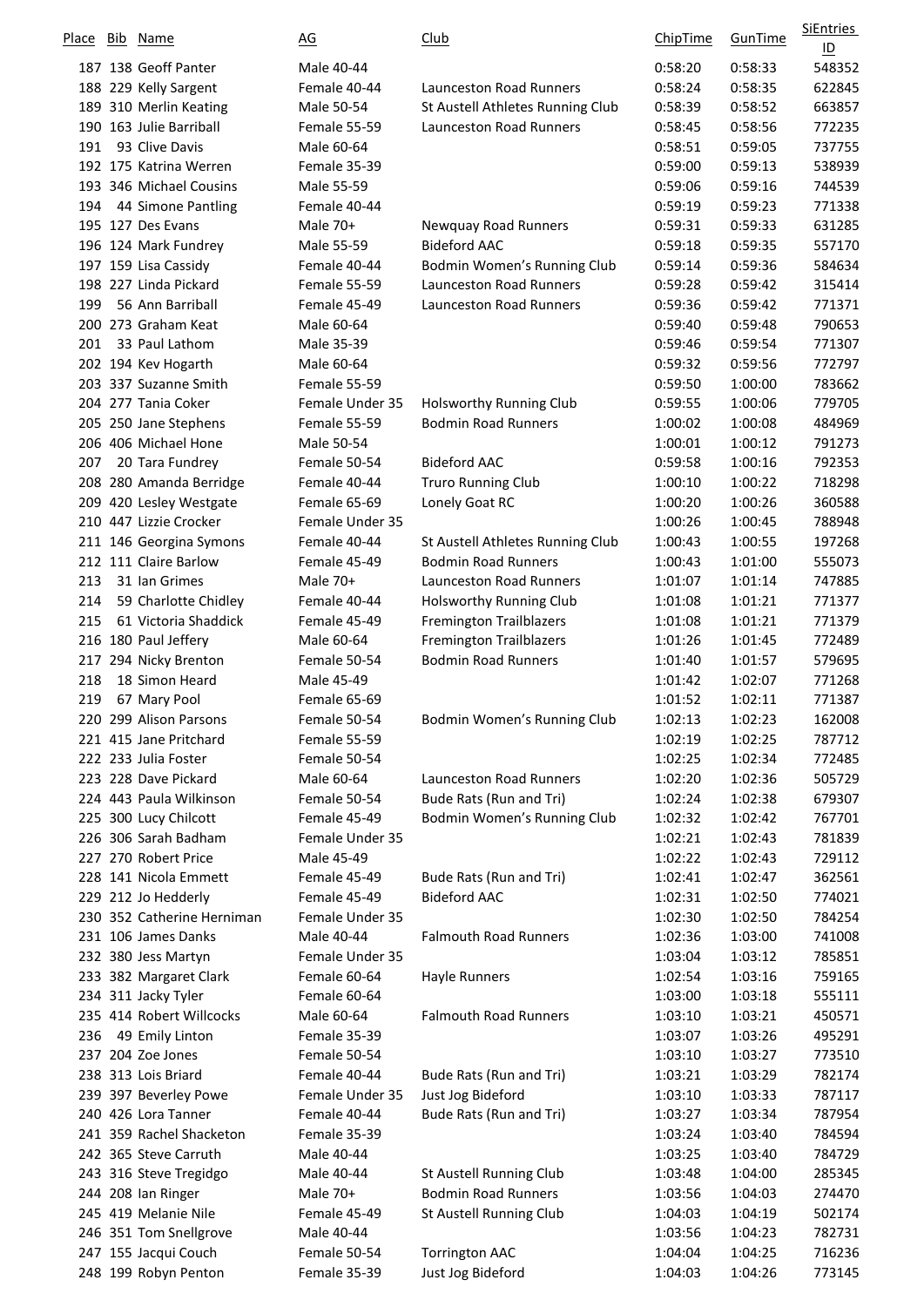| <b>Place</b> | Bib | Name                           | <u>AG</u>       | <u>Club</u>                    | ChipTime | GunTime | SiEntries<br>$\underline{\mathsf{ID}}$ |
|--------------|-----|--------------------------------|-----------------|--------------------------------|----------|---------|----------------------------------------|
|              |     | 249 391 Nicky Hedden           | Female 45-49    | Just Jog Bideford              | 1:04:04  | 1:04:27 | 637297                                 |
|              |     | 250 332 Rebecca Rice           | Female 35-39    |                                | 1:04:16  | 1:04:30 | 783439                                 |
| 251          |     | 89 Miranda Honey               | Female 45-49    | <b>Bodmin Road Runners</b>     | 1:04:14  | 1:04:33 | 414017                                 |
| 252          |     | 81 Rebecca Thomas              | Female 45-49    | Camelford Up and Running       | 1:04:15  | 1:04:33 | 771439                                 |
|              |     | 253 167 Mary Mullarkey         | Female 70+      | <b>East Cornwall Harriers</b>  | 1:04:16  | 1:04:35 | 619081                                 |
| 254          |     | 30 Janet Lathom                | Female 65-69    | <b>Launceston Road Runners</b> | 1:04:39  | 1:04:46 | 638185                                 |
|              |     | 255 302 Charlotte Chapman      | Female Under 35 | Bude Rats (Run and Tri)        | 1:04:41  | 1:04:48 | 766864                                 |
|              |     | 256 290 Kathryn Marsh          | Female 45-49    | <b>Carn Runners</b>            | 1:04:39  | 1:04:53 | 185901                                 |
|              |     | 257 275 Sandra Haynes          | Female 55-59    | Looe Pioneers Running Club     | 1:04:44  | 1:04:58 | 644613                                 |
|              |     | 258 385 Sarah Powell           | Female 60-64    | Just Jog Bideford              | 1:04:47  | 1:05:11 | 786064                                 |
| 259          |     | 92 Margaret Jarvis             | Female 65-69    | Okehampton RC                  | 1:04:51  | 1:05:11 | 451538                                 |
|              |     | 260 331 Jane Jackson           | Female 65-69    | Lonely Goat RC                 | 1:04:51  | 1:05:11 | 283882                                 |
| 261          |     | 35 Catherine Gardner           | Female 55-59    | <b>Bideford AAC</b>            | 1:04:53  | 1:05:16 | 771311                                 |
| 262          |     | 84 Rosie Searle                | Female 40-44    |                                | 1:05:14  | 1:05:24 | 712417                                 |
| 263          |     | 90 Janine Davage               | Female 40-44    |                                | 1:05:14  | 1:05:24 | 592170                                 |
| 264          |     | 19 Fiona Jollow                | Female 45-49    | Bude Rats (Run and Tri)        | 1:05:03  | 1:05:27 | 623683                                 |
|              |     | 265 162 Nicky Hicks            | Female 45-49    | <b>Launceston Road Runners</b> | 1:05:23  | 1:05:29 | 772211                                 |
| 266          |     | 34 Lorrie Woolgar              | Female 60-64    | <b>Fremington Trailblazers</b> | 1:05:05  | 1:05:30 | 569535                                 |
|              |     | 267 130 Caroline Turner        | Female 40-44    |                                | 1:05:21  | 1:05:31 | 771808                                 |
| 268          |     | 77 John Tilley                 | Male 70+        | <b>Bodmin Road Runners</b>     | 1:05:36  | 1:05:53 | 350003                                 |
|              |     | 269 151 Wendy Lowe             | Female 65-69    | Bodmin Women's Running Club    | 1:05:43  | 1:06:05 | 430070                                 |
|              |     | 270 156 Bridget Stapleton      | Female 45-49    | <b>Torrington AAC</b>          | 1:05:45  | 1:06:06 | 772186                                 |
|              |     | 271 342 Jenny Hookway          | Female Under 35 |                                | 1:05:49  | 1:06:09 | 783971                                 |
|              |     | 272 152 Susan Pooley           | Female 55-59    | Bodmin Women's Running Club    | 1:05:52  | 1:06:15 | 772149                                 |
|              |     | 273 448 Nic Barrett            | Female 35-39    |                                | 1:05:59  | 1:06:18 | 788998                                 |
|              |     | 274 261 Simone Garland         | Female Under 35 | Elements Tri Club              | 1:06:15  | 1:06:27 | 778157                                 |
|              |     | 275 339 Jenny Jeeves           | Female 50-54    | <b>Tavistock AC</b>            | 1:06:16  | 1:06:29 | 749557                                 |
|              |     | 276 386 Elaine Hill            | Female 50-54    | <b>Launceston Road Runners</b> | 1:06:23  | 1:06:46 | 786203                                 |
|              |     | 277 154 Trina Bradbury         | Female 45-49    | <b>Launceston Road Runners</b> | 1:06:28  | 1:06:51 | 772157                                 |
| 278          |     | 16 Katie Payne                 | Female 40-44    |                                | 1:06:33  | 1:06:57 | 771252                                 |
| 279          |     | 9 Emma Deanes                  | Female 35-39    | Camelford Up and Running       | 1:06:46  | 1:06:59 | 771251                                 |
|              |     | 280 440 Michelle Higgs         | Female 35-39    |                                | 1:06:48  | 1:07:04 | 471947                                 |
|              |     | 281 381 Michelle Fenge         | Female 55-59    | Just Jog Bideford              | 1:06:54  | 1:07:17 | 785869                                 |
|              |     | 282 153 Francesca Inch         | Female Under 35 |                                | 1:07:00  | 1:07:21 | 748892                                 |
|              |     | 283 434 Jodie Harper           | Female 40-44    | Let's go cani cross            | 1:07:01  | 1:07:23 | 788396                                 |
| 284          |     | 28 Sally Tapp                  | Female 40-44    | <b>Ilfracombe Running Club</b> | 1:07:17  | 1:07:32 | 472463                                 |
|              |     | 285 379 Ian Snow               | Male 70+        | <b>Torrington AAC</b>          | 1:07:36  | 1:07:40 | 785677                                 |
|              |     | 286 125 Pippa Carey-Jones      | Female Under 35 |                                | 1:07:31  | 1:07:48 | 747989                                 |
|              |     | 287 372 Jasmine Smith          | Female Under 35 |                                | 1:07:39  | 1:07:59 | 784969                                 |
|              |     | 288 315 Olivia Hillsdon-Rogers | Female Under 35 |                                | 1:07:58  | 1:08:05 | 782404                                 |
|              |     | 289 103 Ray Clarke             | Male 50-54      |                                | 1:07:57  | 1:08:09 | 765770                                 |
|              |     | 290 160 Emma England           | Female 50-54    | Bodmin Women's Running Club    | 1:07:49  | 1:08:11 | 772213                                 |
|              |     | 291 100 Martin Venning         | Male 70+        | <b>Launceston Road Runners</b> | 1:08:14  | 1:08:26 | 748011                                 |
|              |     | 292 188 Anthea Sussex          | Female 50-54    | <b>Torrington AAC</b>          | 1:08:04  | 1:08:26 | 772630                                 |
| 293          |     | 12 Michael Claydon             | Male 60-64      |                                | 1:08:15  | 1:08:35 | 771048                                 |
|              |     | 294 185 Robert Bolitho         | Male 60-64      | <b>Hayle Runners</b>           | 1:08:22  | 1:08:37 | 659414                                 |
|              |     | 295 135 Dave Allan             | Male 45-49      | Camelford Up and Running       | 1:08:29  | 1:08:47 | 771510                                 |
| 296          |     | 87 Rebecca Simmons             | Female 45-49    | Okehampton RC                  | 1:08:33  | 1:08:53 | 771456                                 |
| 297          |     | 23 Geraldine Walter            | Female 45-49    |                                | 1:08:33  | 1:08:53 | 771285                                 |
| 298          |     | 82 Jo Bradford                 | Female 45-49    | Okehampton RC                  | 1:08:34  | 1:08:53 | 708254                                 |
| 299          |     | 79 Joanne Burrow               | Female 40-44    |                                | 1:08:34  | 1:08:53 | 771431                                 |
|              |     | 300 149 Jane Walter            | Female 55-59    | <b>Bradworthy Runners</b>      | 1:08:44  | 1:08:59 | 633129                                 |
|              |     | 301 450 Bryonie Bedford        | Female Under 35 |                                | 1:08:52  | 1:09:05 | 782987                                 |
|              |     | 302 272 Shirley Grills         | Female 55-59    | <b>Bradworthy Runners</b>      | 1:09:03  | 1:09:18 | 779488                                 |
|              |     | 303 158 Kathryn Volkelt-Igoe   | Female 60-64    | Okehampton RC                  | 1:08:56  | 1:09:19 | 772193                                 |
|              |     | 304 376 Tracey Day             | Female 40-44    | <b>Bideford AAC</b>            | 1:09:05  | 1:09:29 | 639240                                 |
| 305          |     | 29 Holly Hutchins              | Female Under 35 | Camelford Up and Running       | 1:09:35  | 1:09:48 | 747991                                 |
|              |     | 306 107 Jon Cryer              | Male 65-69      |                                | 1:09:36  | 1:09:49 | 729705                                 |
|              |     | 307 139 Stephanie Devoy        | Female Under 35 |                                | 1:09:25  | 1:09:51 | 771866                                 |
|              |     | 308 350 Samantha Snellgrove    | Female 40-44    |                                | 1:09:25  | 1:09:52 | 782729                                 |
|              |     | 309 179 Alison Williams        | Female 55-59    | Just Jog Bideford              | 1:09:55  | 1:10:19 | 772487                                 |
|              |     | 310 168 Julia Fuery            | Female 50-54    | Just Jog Bideford              | 1:09:56  | 1:10:20 | 772338                                 |